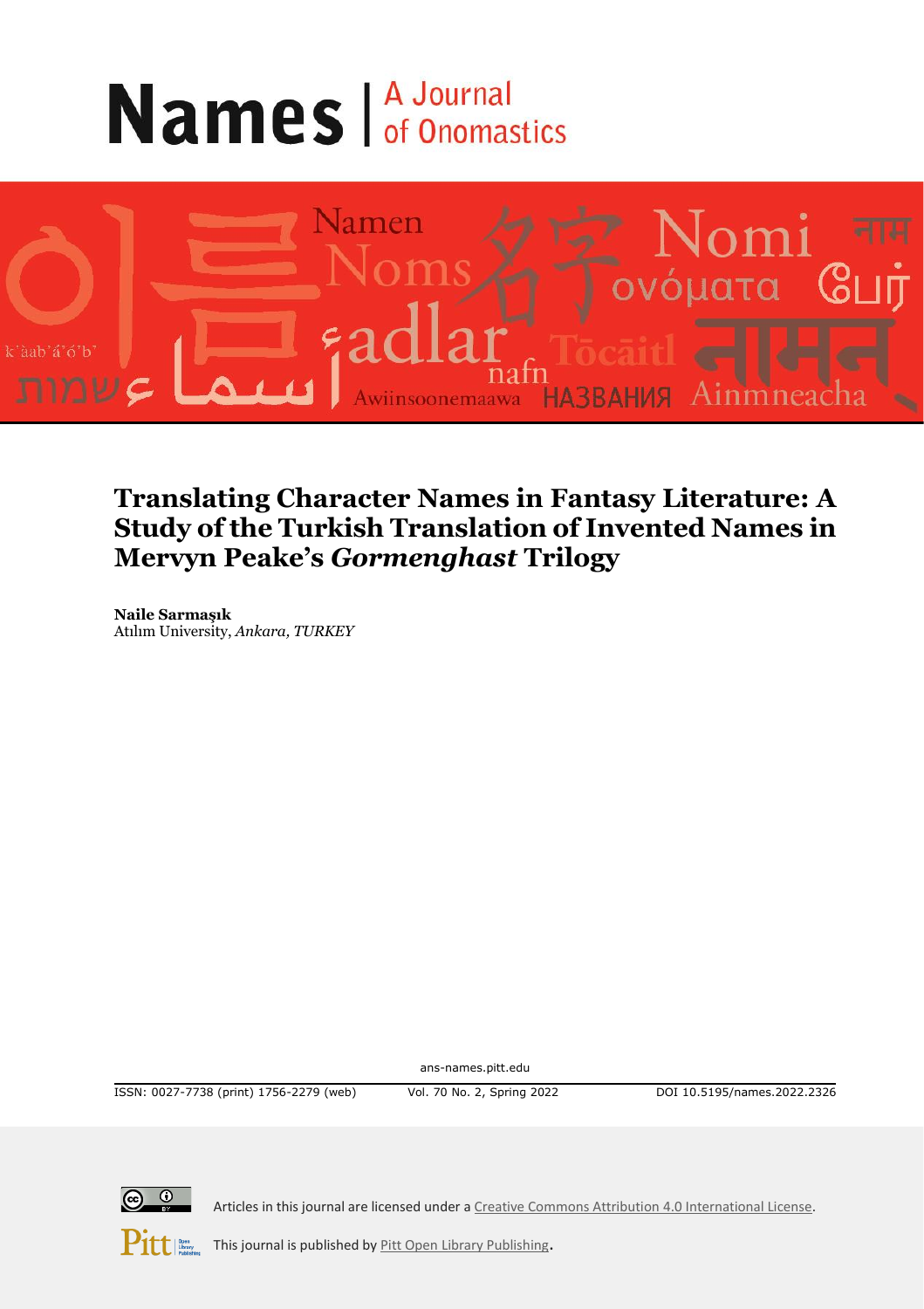## **Abstract**

This study examines the challenges posed by translating the invented character names in Mervyn Peake's *Gormenghast* trilogy into Turkish. It investigates the methods used in the process and the factors that influence the translator's methodological decisions. A total of 99 character names were collected from Peake's novels. The list included full names, first names, surnames, surnames with titles, and nicknames. The Turkish equivalents of these names from the trilogy were then gathered from the two Turkish translations produced by the same translator. The study found that four main methods were used to translate the character names: (1) copying, (2) translation, (3) transcription, and (4) substitution. It investigates the ways in which the proper names in the trilogy are translated by the famous Turkish literary translator, Dost Körpe. Attention is paid to the translator's onomastic choices in view of translational norms, which are, in turn, highly influenced by the position of translated literature in the literary polysystem of the target culture. The study concludes that the peripheral position of translated fantasy literature in the Turkish literary polysystem, as well as the desire to preserve the essence of the source text, were influential in shaping the translator's onomastic decisions.

**Keywords:** literary onomastics, fantasy literature, translation, polysystem theory, Mervyn Peake, *Gormenghast* trilogy

#### **Introduction**

Names in literary works serve a range of functions, from simply identifying a character to being allegorical. In addition, they specifically contribute to an author's literary style. According to the Russian Formalists, "style" is a distinctive literary feature that contributes to literary artistry through the technique of "ostranenie", or "defamiliarization" (Shklovsky 2004). As Shklovsky explains, the purpose of art is "to impart the sensation of things as they are perceived and not as they are known" (2004, 16). The challenge of art, according to Shklovsky, is to make objects unfamiliar, to make forms difficult, and to increase the length of reader perception, for perception is an aesthetic end that must be prolonged to be achieved (2004). Little (1984) addresses the significance of nomenclature in disrupting the perception of the "Primary World"—the "real" world we perceive and where we live—with a new system called a "Secondary World", an "other" world. Names, Little reminds us, can serve as a means to measure the "otherness" of the Secondary World and are of great utility to authors in determining the ethos of their work (1984).

As a key element in artistic creation, defamiliarization serves as a catalyst in fantasy literature to make things "unfamiliar". Authors of fantasy literature often use various elements like the names of characters and places to create a sense of "otherness". Similarly, Adams (2017) stresses the significance of these elements, or "mechanisms" in his words, in genres like fantasy and science fiction for achieving estrangement and a "surplus of poeticity" (332). In this way, language in fantasy and science fiction is, as the author asserts, not only inventive but invented (Adams 2017). The onomastic creations in fantasy literature contribute to the unfamiliar and fantastic atmosphere of the work. At the same time, they may also "by definition, represent no reality, so can correspond to whatever playfulness, symbolism, or mystery their writers wish or their readers discover" (Algeo 2001, 249). In the *Gormenghast* trilogy, Mervyn Peake's character names fit this latter categorization, and play a vital role in both the style and the narrative.

The *Gormenghast* novels (*Gormenghast, Titus Groan*, and *Titus Alone*) were written between 1946 and 1959. Together, they tell the story of the 77th Earl of Gormenghast, Titus Groan, from his birth to his early adulthood. The novels are set in an imaginary castle called "Gormenghast", in an undefined location and unspecified time. The trilogy is considered one of the finest examples of 20th century fantasy literature and contains stylistic features that Adams (2017) and Little (1984) have identified as being peculiar to the genre. One of these characteristic stylistic features is creative naming. As will be shown here, the onomastic store of the *Gormenghast* trilogy is very challenging for translators because, alongside proper names from the real world, many of Peake's names are invented. These inventions are composed of a combination of phonetic and semantic absurdities that nevertheless possess some inherent meaning (Little 1984). At times, the associations between the names and the characters may be obvious, as in the case of the 76th Earl, *Sepulchrave,* and his surname, *Groan*. These names are an allusion to entombment and are therefore appropriate for the lord of a spiritually and intellectually dead realm. At other times, the names contradict the nature of the bearer, such as the castle physician, *Prunesquallor,* whose name is associated with an "absurd fruit" and implies filthiness (Little 1984, 57).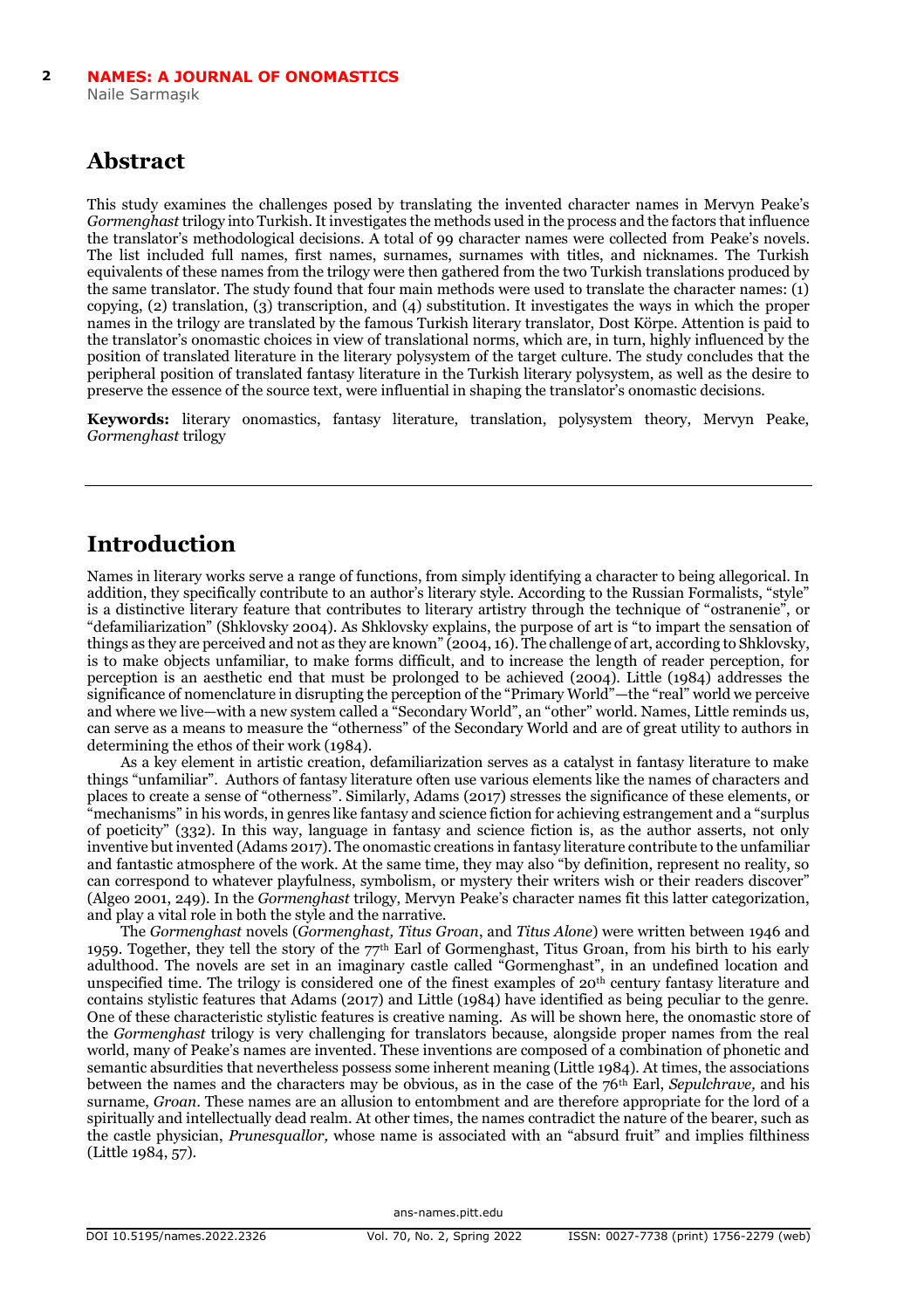As the above examples and other examples to be discussed in this article show, the names used in the *Gormenghast* novels serve special functions that contribute to the overall literary ostranenie*.* The names help to create a fantastic and grotesque atmosphere; at the same time, they are frequently humorous or even absurd. As Fowler explains, literary names "can be meaningful in different ways" (2012, 2); and this is definitely the case for this set of novels. In the *Gormenghast* trilogy, character names frequently provide information about a particularity, be it a physical feature or a personality trait. In some cases, they are symbolic or foreshadow upcoming events. In other cases, they appear to be entirely nonsensical with no explicit narrative function other than to entertain the reader. Despite these functional differences, what all the names have in common is their ability to help shape the reader's perception of the novels. This is another reason why these names can pose a challenge for translation.

Stressing the significant role names play in literary works and their translation, Hermans (2015) divides proper names broadly into two categories: "conventional" and "loaded names". Conventional names are considered "unmotivated" and have no special meaning, whereas "loaded" names are "motivated" and range from the faintly "suggestive" to the overtly "expressive" (13). Hermans (2015) identifies four commonly used methods for transferring names into the target language (TL): (1) copying, which involves reproducing the name in the target language (TL) exactly as it was in the source language (SL); (2) transcribing, which requires adapting the spelling and phonology of a name; (3) substituting, which consists of replacing a name in the target text with another name in the SL; and (4) translating, which involves switching both a name and its meaning with equivalents in the TL<sup>1</sup> . Hermans' approach is not only useful for analyzing the methods used in translating loaded or meaningful names. It can also be used to elucidate the manner in which names are rendered in the target culture.

Many studies of names in fantasy literature focus mainly on the naming conventions used by prominent authors in the genre (Algeo 1982, Algeo 2001, Robinson 2013, Robinson 2018). Studies examining the translation of names in fantasy have also dealt with the strategies used to render the original SL names into the TL (Okyayuz 2006, Roxana 2020, Kutlay 2020). Much of this work has focused on children's literature (Sarmaşık 2014, Rençberler 2021, Tuna 2021). Although this research has made an important contribution, there is a need for a more comprehensive examination of translation strategies in order to fully grasp translators' choices. Factors such as translation norms and systemic relations should also be taken into consideration when examining this decision process. Taking these and other factors into consideration, this paper<sup>2</sup> addresses the following research questions: (1) what are the translation challenges posed by invented character names in the *Gormenghast* trilogy?; (2) what are the methods used to translate the invented names in this trilogy?; (3) do these methods successfully render the intended meaning in the target text?; (4) to what extent is ostranenie or the sense of estrangement rendered in the target texts by the translations employed; and (5) what factors may have affected the translator's decisions in using these methods? After presenting the methodology of the study, the paper explores these questions by examining a Turkish translation of Peake's naming conventions in the *Gormenghast* trilogy.

## **Methodology**

Original character names were collected manually from the *Gormenghast* trilogy along with their Turkish equivalents. This study uses two Turkish translations of the *Gormenghast* trilogy produced by the famous translator Dost Körpe <sup>3</sup>. The Merriam-Webster online dictionary was consulted to analyze the meanings of these invented names. To examine the Turkish equivalents of the English words, the online source Tureng (www.tureng.com) and the Turkish Language Association's (TDK) online dictionaries were used. For the literary analysis, Hermans' 2015 framework was employed to classify the translator's methods for rendering the character names into the target texts. The possible factors governing the translator's choice of methods were analyzed using Even-Zohar's (1979) polysystem theory.

#### **Findings**

Before the findings concerning Körpe's translation methods are given, it is useful to present information on Peake's own naming conventions. Peake's character names include full names (e.g., *Alfred Prunesquallor*), first names (e.g., *Sepulchrave*), surnames (e.g., *Mr. Thirst*), surnames with titles (e.g., *Lady Cusp-Canine*), and nicknames (e.g., *The Fly*). Of the 99 original names identified in the trilogy, it was found that 14 (14.14%) were taken from the real world (e.g., *Gertrude,*). The remaining 85 (85.85%) names were invented by Peake using portmanteaux (e.g., *Sepulchrave*), verbs (e.g., *Flay*), compound nouns (e.g., *Steerpike*), or definite articles with common nouns (e.g., *the Thing*).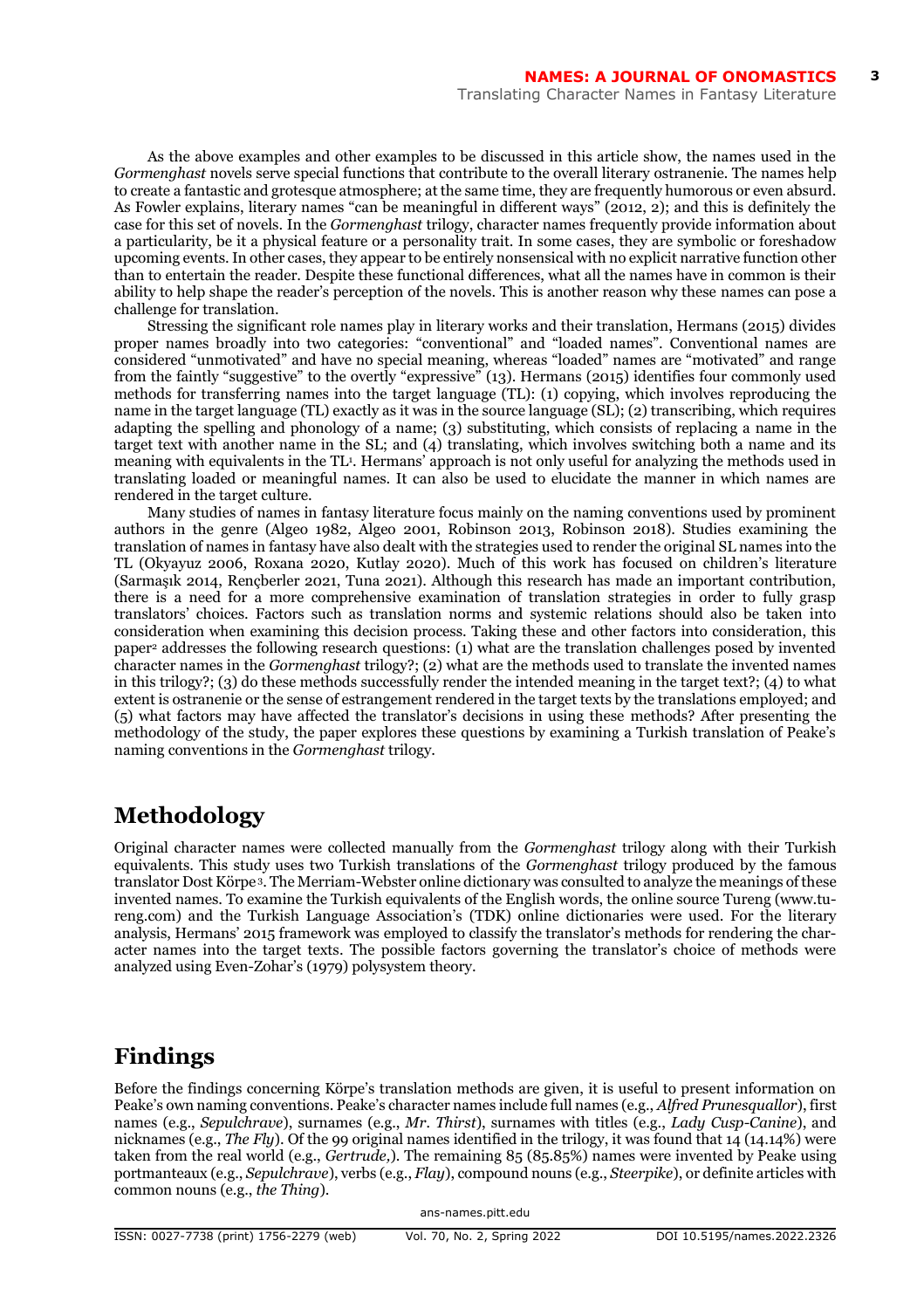To translate this variety of character names in the *Gormenghast* trilogy, Körpe used different methods. The distribution of the methods revealed an interesting preference. Of the 99 names identified in the novels, copying was used most often. In total, 89 names (89.89%), both invented and taken from the real world, were simply copied from the SL to the TL. The method of translation was used for eight names (8.08%) and substitution for two names (2.02%). Finally, transcription was used only to render the titles "Lady" and "Lord" into the Turkish dictionary equivalents, "Leydi" and "Lord". For other titles used in the works such as "Mr." and "Mrs.", translation was used as a method. Considering the fact that copying was the predominant method used for transferring the character names into the target texts, it may be that the Turkish translations of the trilogy fail to recreate the intended symbolic meanings and connotations of the source texts. Ironically, however, the defamiliarization effect common to fantasy literature is rendered in the target texts since the target readers may not be familiar with the English names. In the following section, specific translation challenges are closely examined using examples from the original and translated works. Owing to space limitations, only a limited selection of examples is presented.

#### *Copying*

To begin with, the use of portmanteau words poses challenges in terms of transfer. The name *Lord Sepulchrave*, for instance, is a blend of *sepulcher*, *crave*, and *grave* (Mills 2005). Living in and ruling a castle in which everything is set by rules that dictate how, when, or where things should be done, the Earl is more like a lifeless part of the castle than a living being. He is the center of Gormenghast. He is a ruler who himself is ruled by ancient laws and traditions that have long since become obsolete. *Sepulchrave* is therefore indicative of his personality and foreshadows his tragic death. His name thus contributes to the dark atmosphere of the novel. A meticulous reader of the source text may understand the connotations of this invented name. In the Turkish versions, however, the name *Sepulchrave* was copied, and not translated. The decision, along with the lack of supplementary information provided, for example, in a translator's note or an introductory explanation, may leave the reader of the Turkish translation ignorant of the symbolic meaning or the connotations of this character's name. This is not the only way in which the reader of the Turkish version may be left out.

Peake's subtle and somewhat humorous naming choices can remain elusive. An excellent example can be found in the name of one of his more eccentric characters, *Prunesquallor*. Doctor Alfred Prunesquallor, the castle physician, is a highly peculiar character, "with his hyena laugh and his bizarre and elegant body, his celluloid face" (Peake 1998b, 6). The name *Prunesquallor* may be the product of several possible combinations, such as [*prune + squall*]*,* [*prune + squalor*], or [*prune + scholar*]. Little (1984) suggests that the purgative qualities of the fruit might be particularly apt for the Doctor's profession, although uncleanliness stands in contrast to the character, who is "the elegant medical man of Gormenghast who has nothing squalid about him" (57). There is no definitive evidence for what Peake intended with the name; however, all of the above combinations seem symbolically or ironically plausible when Dr. Prunesquallor's character is considered. Translating this figure's name is therefore understandably problematic in view of all these possible combinations and their suggested meanings. Recreating the wordplays in the target text would be quite challenging for any translator. By using copying as a method of translation, not only is the evocative function of the name with all its different interpretations for the source text lost to the reader of the Turkish version, but so too is the humorous effect created by Peake's name.

Portmanteau names often pose great challenges for translation not only because they are commonly invented by the author, but also because they may include wordplays that can be very difficult to recreate in the TL due to linguistic differences in the SL. To recreate such names in the target text, Manini (2014) suggests possible steps the translator could take, such as breaking up the portmanteau name into its components to understand the process behind its creation; or interpreting its components, which can either be meaningful, meaningless, or a combination of the two. Other strategies suggested by Manini (2014) include establishing a functional priority of a portmanteau name if there are multiple meanings possible, and concentrating on recreating the intended semantic effect of the name in the TL (Manini 2014). Even if all these strategies are followed, a translator may still fail to find a satisfactory equivalent in the TL. This may explain why Körpe's Turkish translation of the trilogy relied so heavily on copying.

A different naming convention that the translator confronts in Peake's work are represented by the cases of *Swelter*, the castle chef, and Lord Sepulchrave's loyal servant *Flay*: both of these characters are "named with a verb, proper-nouned" (Miéville 2011, x). The lexical meanings of the words behind these names are significant in terms of characterization. Throughout the novel, the readers witness Flay's fierce character when he scolds Steerpike, hurls one of Lady Gertrude's cats at Steerpike, and finally murders Swelter after a violent fight. As the verb "flay" means 'to strip off the skin or surface of' or 'to criticize harshly', this figure's name reflects his harsh character. The character name *Swelter* is quite similar in this respect*.* The verb means 'to suffer, sweat, or be faint from heat'. This meaning is appropriate for Peake's character given that *Swelter* is a chef and works in hot kitchens. As a noun, "swelter" also refers to 'a state of oppressive heat' which in a sense is indicative of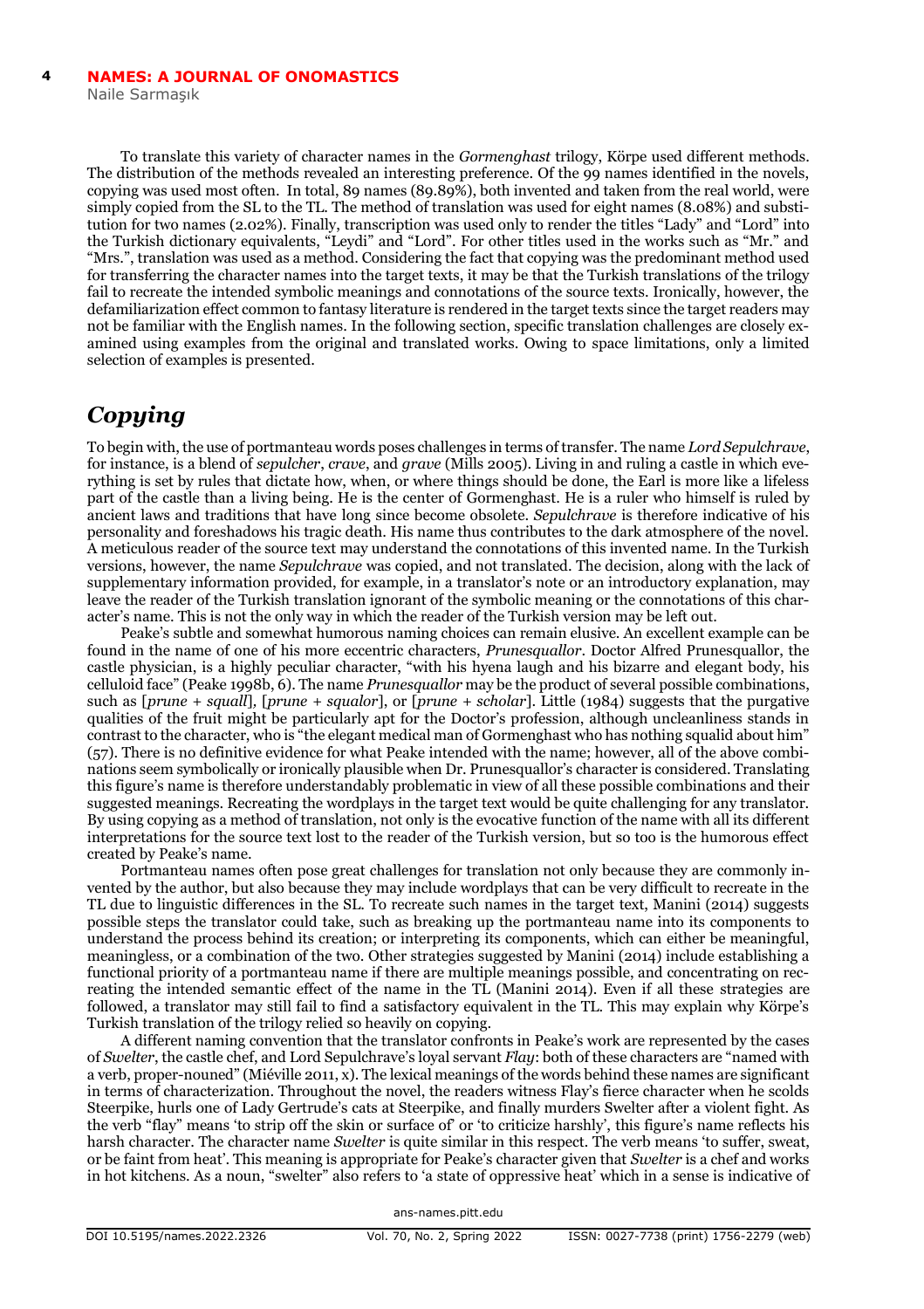the fact that *Swelter* is a creature of the kitchen. He not only suffers in the kitchen but also causes the suffering of others there. The source text reader may understand the allegorical meanings of these names. However, for a target text reader, especially for one who only speaks Turkish, it would be impossible to grasp the meanings hinted at by these characters' names in Körpe's translation. However, as mentioned above, Körpe does not always use copying to render Peake's character names into the TL.

Two examples that the translator treats much differently are *Steerpike* and *Deadyawn*. Although these names are copied, the wordplays derived from these names are also translated in the target text. Throughout the novel, *Steerpike*, whose name hints at his manipulative personality, does whatever is necessary to make his way to the top. With his cunning and scheming mind, he manages to rise from his original position as a kitchen boy working under Swelter. The wordplay related to his name arises from a humorous conversation between Flay and Steerpike, when Flay misunderstands Steerpike's name and calls him *Queerpike* and *Squeertike.* These funny names are variously translated. In the Turkish translation published by Om Yayınevi, the name *Tuhafpike* is used. This name is a composite of the Turkish word *tuhaf* 'queer' or 'strange' and the English word *pike*. The second name, *Squeertike,* is translated as *Kaypak*, which is a Turkish word meaning 'unreliable' or 'tricky'. In İthaki Yayınları's translation, neither of these names is translated. The reason for this decision may be that the translator thought it would be easier for the target readers to appreciate Flay's mistaken address in the original language (i.e., the use of *Queerpike* and *Squeertike* for *Steerpike*), even if they did not understand the meanings of the English terms related to Peake's names. The translator may have also felt that a coin like *Tuhafpike* would not make any sense to the target audience.

A similar case is seen in the translation of a wordplay related to the name *Deadyawn*. The headmaster of the school in Gormenghast, Deadyawn is so old that he cannot walk, and travels everywhere in a wheelchair pushed by his helper, The Fly. Deadyawn's eyes are almost always shut, as he is never fully awake. His students aptly call him *the Yawner*. In the target text, the name *Deadyawn* is copied. Interestingly, however, the nickname, *the Yawner*, is literally translated into Turkish as *Esneyici*. The resulting connection between the name and the nickname may be comprehensible to the target reader who speaks both English and Turkish. However, for the target reader who does not speak English, this connection might be unclear.

#### *Translation*

Common nouns are frequently employed in the trilogy to create names such as *The Fly, the Thing, the Poet,*  and *the Black Rose.* As China Miéville (2011) points out, Peake simultaneously familiarizes and defamiliarizes us with his nomenclature, as he takes familiar everyday words into his fantasy world and uses them as character names, thereby contributing to the literary sense of ostranenie*.* In the Turkish translations of the trilogy, this estrangement is alternately present and absent. In some cases, copying a name based on a common noun helps achieve a sense of foreignization, but the originally intended meaning may be lost. In other cases, where the translator chooses to translate the names literally using common nouns in Turkish, a similar exoticism is reached in the target texts and the target reader can fully grasp Peake's original meaning. Thus, ostranenie is achieved in both cases but on different levels.

Take, for example, *The Fly*, Deadyawn's personal assistant. By using an animal name for his character, Peake may have wanted to indicate the insignificance or unobtrusiveness of this character's sole job of pushing the headmaster's wheelchair. Alternatively, Peake's name choice may be a symbolic means of hinting at The Fly's tragicomic demise. In *Gormenghast,* The Fly causes Deadyawn's wheelchair to malfunction, upon which Deadyawn flies out of his chair, crashes through the class window, and dies. The Fly then jumps out of the window after his master, but ironically, as he cannot fly as his name indicates, he "dies like a squashed fly on the flagstones of the courtyard far below" (Winnington 2006, 69). The meaning of The Fly's name is literally translated into Turkish as *Sinek*. In this way, the translator can convey the original absurdity and irony for the target text readers.

Other similar examples include *the Poet* and *the Black Rose,* which are also literally translated into Turkish, as *Şair* and *Kara Gül,* respectively. As opposed to portmanteau or compound nouns used as names in the trilogy, translating these names may have been less challenging, as they have meaningful equivalents in the TL. Moreover, the Turkish word *Gül* is used as a female name in Turkey which makes it an even better fit for the female character, *the Black Rose*. The character name *the Thing* is different, however. In the trilogy, *the Thing* is the name given to the illegitimate daughter of Keda and Braigon. The child is not accepted by Keda's community, the Mud Dwellers, as they frown upon children born out of wedlock. Therefore, the girl is excluded from this community and lives in the woods. As an outcast, she is called *the Thing* by the Mud Dwellers. For them, she is a source of shame and fear. In English, the word *thing* can be used to refer to both animate and inanimate objects. The term is used to refer to 'an object or entity not precisely designated or capable of being designated'. The name *the Thing*, in a sense, signifies the Mud Dwellers' inability to define the girl. The first and most common Turkish equivalent of the word "thing" that comes to mind is "şey": a term which is mainly used for objects. However, in the target texts, the translator uses the name *Yaratık,* which is another equivalent for "thing" but one that is specifically used in Turkish for living beings and may be translated as "creature" in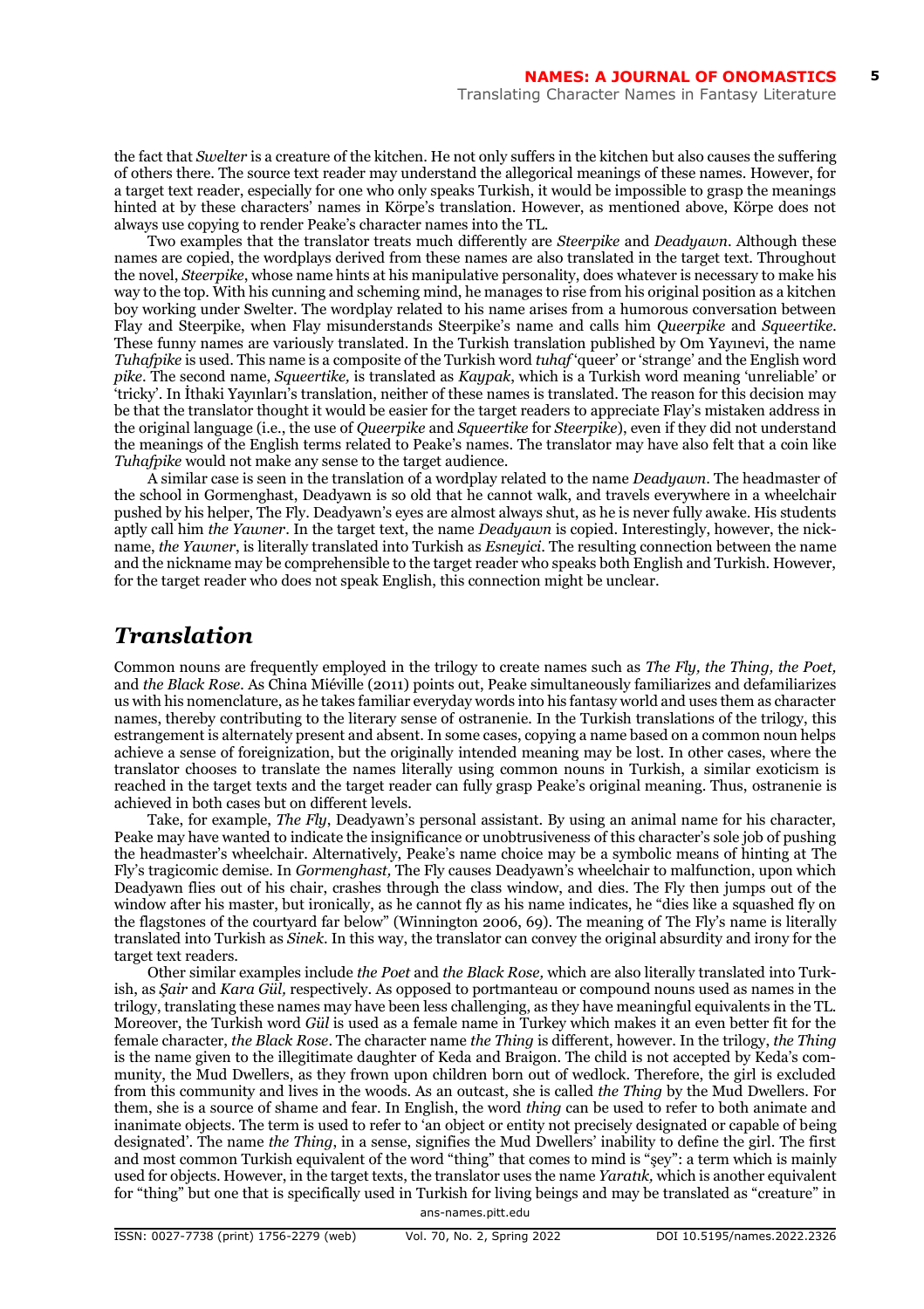English. The translator's use of a word-initial capital letter tells the target text reader that the word is used as a proper noun and not a common noun, just as in the source text. For Turkish readers, the translated name *Yaratık* also implies that the Mud Dwellers do not consider the girl to be a decent human being. The translator's choice therefore helps to convey the character's objectification.

## *Substitution*

In the second book of the *Gormenghast* trilogy, Peake presents a sardonic portrayal of the education system in part by providing invented comical names for the professors. These names "seem to serve no symbolic purpose at all and simply sound weird" (Little 1984, 57). Examples include names such as *Bellgrove, Opus Fluke,* and *Spiregrain.* The names of the students are similarly odd (e.g., such as *Dogseye, Scarabee,* and *Mulefire*). However, one student name stands out: *Slogger.* In comparison to the others, *Slogger* is probably used as a nickname as it is written in quotation marks. In the target texts, *Slogger* is one of the few character names rendered directly into Turkish. In English, a "slogger" can refer to 'a person who does very hard or dull work'. For the target text, the translator substitutes *Slogger* with the Turkish name *İnek*, which literally means 'cow'. However, the term is also slang for 'geek' or 'nerd' and is used to refer to a student who studies hard.

Another interesting example here is *Anchor,* which appears in the third *Gormenghast* book. This name may also be considered a nickname as the character never states his real name. In the trilogy, he is named by another character, Juno, whom Anchor helps in every way he can: "'I think I will call you my 'Anchor"' says Juno. 'You give me so deep a sense of safety'" (Peake 1998c, 196). Here, the name *Anchor* mirrors the fact that the character provides Juno with "a sense of safety"—just like the figurative meaning of the English word "anchor": 'a reliable or principal support.' The Turkish dictionary equivalent is "çıpa", but there is another word with a more similar figurative meaning. The Turkish term "güven kaynağı" can be translated into English as 'a source of safety'. In addition, the Turkish phrase "sığınılacak liman", which means 'a safe harbor', is frequently used metaphorically to refer to a person who is trustworthy. For the target text, the translator uses a word from this phrase, namely *liman*, to name *Anchor*. This translation may remind the target reader of the Turkish phrase. In these examples, the translator uses substitution and replaces English names in the target text that are closely related in meaning to Turkish names in the source text. In doing so, the translator creates a similar sense in the target reader.

#### **Discussion: Factors Influencing Translator's Decisions**

According to Hermans (2015), studying the ways in which translators handle literary names provides "valuable clues to the overall orientation of the translation" (14). While translating, the translator makes a choice from among various methods, subject to certain norms which may govern other decisions regarding other parts of the text (14). First proposed by Even-Zohar (1979) and then identified by Toury (1995), translation norms facilitate understanding translation behavior. Toury classifies three main norms: (1) "initial norms" which govern whether the translation is oriented towards either the source or target culture; (2) "preliminary norms" which determine the texts to be translated; and (3) "operational norms" which direct the decisions made during the act of translation (1995). Here, a direct connection could be made between these norms and the systemic position of the translated literature.

From Even-Zohar's systemic perspective (1990), literature is a "polysystem", or a world of systems, with a complex relationship to other sub-systems such as culture, history, ideology, and economics. Depending on the position the translated literature occupies, the operational norms governing the translation strategies may vary. For instance, according to Even-Zohar (1990), if translated literature is "primary", meaning it assumes a central position in the polysystem creating new models, the translator does not follow ready-made models but tends instead to violate the target literary system's conventions. The result is a translation which is close to the original text in terms of adequacy. If, however, the translated literature is "secondary", meaning it has a peripheral position, the translator will attempt to find the best ready-made secondary models for the foreign text. The result, according to Even-Zohar (1990), will be an "inadequate" translation which demonstrates great discrepancy between the equivalence achieved and the adequacy postulated.

Today, translated literature in Turkey is close to the center within the literary polysystem of Turkish literature. This prominence has eased the introduction of new genres like fantasy literature, which was introduced into the Turkish literary polysystem in 1994 with the translation of Ursula K. Le Guin's *A Wizard of Earthsea*. Since then, the genre has had a significant influence in shaping the target literary system, as the vacuum in the Turkish literary polysystem in terms of fantasy literature has been filled with translations (mainly of English works). These translations have, in turn, inspired Turkish writers to produce original pieces of fantasy literature. With increasing intercultural communication throughout the world thanks to globalization, technological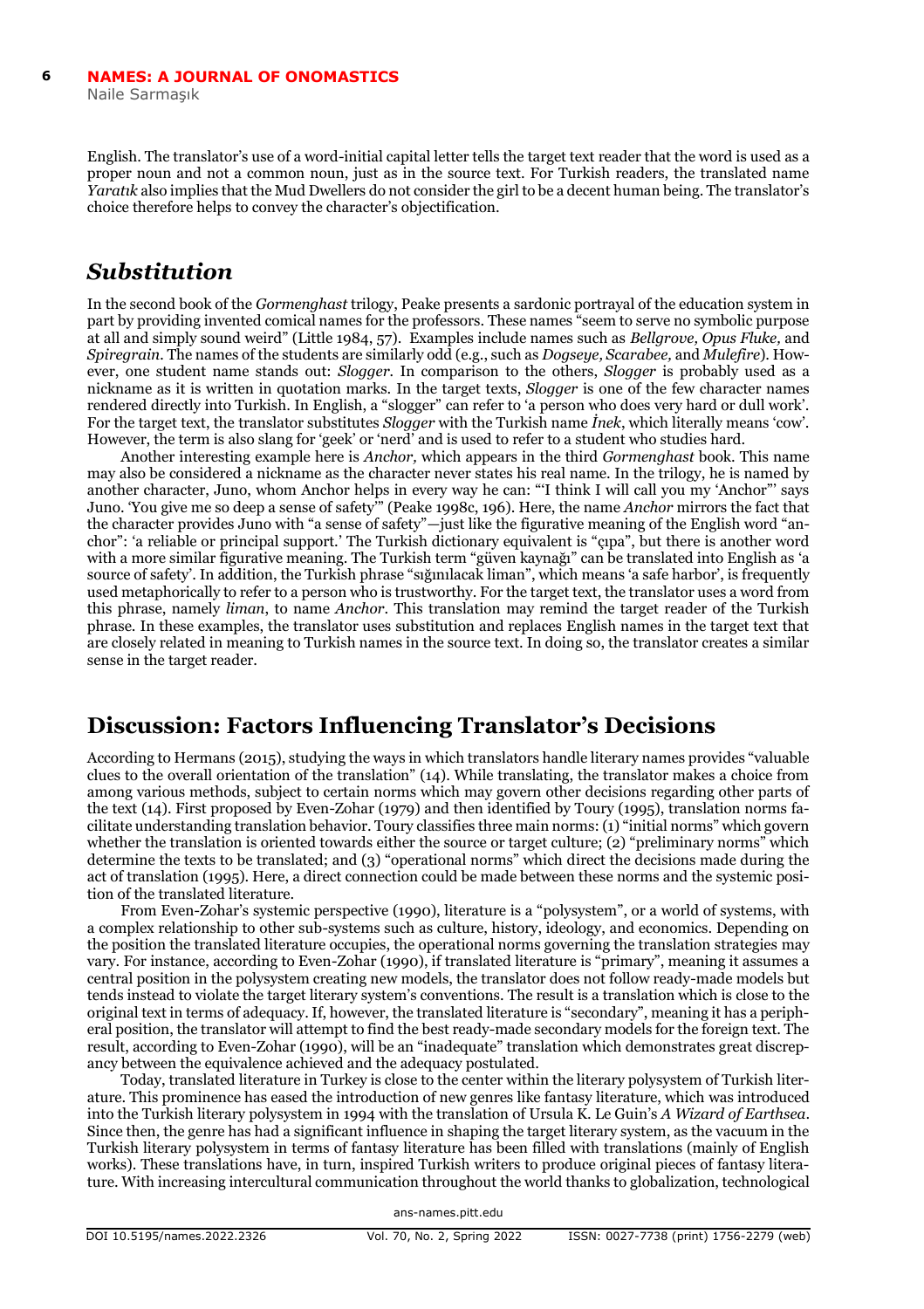advancements such as the internet, and the popularization of the fantasy genre via visual media like cinema, TV series, and PC/online games, fantasy literature in Turkey progressively has gained in recognition and interest.

To appreciate the impact of translated fantasy literature in the Turkish literary polysystem, it is necessary to determine the position of fantasy literature. Both translated and original fantasy literature written in Turkish must be considered. To gain some idea of the position of fantasy literature in the target polysystem, it is helpful to consider the number of published books. For this purpose, data were collected on the number of literary books published in Turkish and the number of published fantasy books. According to TurkStat's annual *Print Media and International Standard Book Number Statistics,* for 2020, the number of published adult fiction books was 14,251 (TÜİK 2021). Because TurkStat does not provide the number of books published by genre, the number of published fantasy books in Turkey was determined using Kitapyurdu (kitapyurdu.com), one of the country's most popular online bookstores. The kitapyurdu.com website is also useful for this examination because it is the only online bookstore to provide the publication year for each book. According to the site, the number of books published in the science fiction and fantasy genre in 2020 was 280, a number which comprised 180 translated and 100 original works. Putting these facts together, this means that out of the 14,251 books published in adult fiction, only 1.96% were from the science fiction/fantasy genre. Thus, fantasy literature would still seem to occupy a peripheral position in the Turkish literary polysystem. This finding may be a significant factor in determining translation norms. It also may have had an influence on why the translator of the *Gormenghast* trilogy depended so heavily on ready-made models and produced a source text-oriented translation instead of one that was more innovative.

In addition to the influence of systemic positions on translation norms, another potentially significant factor affecting the translator's decisions while translating names might be the prevailing trends in translating fantasy literature in Turkey. Yener (2006) noted that there are two major translation trends in Turkey. The first supposes that the worlds portrayed in fantasy literature are unique, completely different from the real world, and hence their essence must be preserved. Out of a sense of loyalty to the original, source-oriented translations are preferred. The second trend relates to the idea that a discourse should be created for fantasy worlds. To do so, there is a greater emphasis placed on more readable translations as they will help enrich Turkish literature (Yener 2006).

#### **Summary and Conclusion**

Ostranenie is an essential element of fantasy literature. In the *Gormenghast* trilogy*,* Peake achieves this defamiliarization through not only his style, but also his use of invented names. As products of Peake's extraordinary imagination, these names help create fantasy and unreality, together with a unique sense of humor. These onomastic creations also play a significant role in creating meaning and conveying extra information about the characters. The character names are therefore an integral part of the trilogy and, consequently, the translations. For these reasons, it is imperative that the literary translator keep in mind the defamiliarizing effect of names in fantasy literature. In the two Turkish translations of the *Gormenghast* trilogy analyzed here, the effect of defamiliarization is sometimes present and other times absent. As shown here, there are instances when ostranenie is transferred through the strategic use of translation. At other times, copying the names helps to achieve a sense of estrangement in the target text but in ways that may differ from what the author intended. Consequently, when the Turkish translations of the invented character names in the trilogy are considered, the translation methods relegate the onomastic features to the background, although it is precisely those elements that make this trilogy stand in the foreground as an innovative example of the fantasy genre in the Turkish literary polysystem.

Translators' decisions regarding how to render names can be partly explained by the translation norms surrounding them. In Turkey, these norms include the general national tendency toward source-oriented translations of fantasy literature. This trend is a product of the desire to preserve the unique essence of the fantasy world present in the source text. Target readers who want to be immersed in the fantasy world expect foreignized translations which transport them to a foreign world through a foreign original language. Also influential here is the secondary position of fantasy literature in the Turkish literary polysystem. This peripheral position acts as a key factor in determining translation norms and the translator's choices for producing a source text-oriented translation which depends on ready-made models rather than innovation. In light of these points, the methods used in translating invented names in the *Gormenghast* trilogy into Turkish seem to be influenced by two factors: (1) the general tendency to preserve the essence of the fantasy world and creating a sense of estrangement by adopting a source-oriented translation approach, (2) and the peripheral position of translated fantasy literature in the Turkish literary polysystem. Further detailed investigation is needed to determine what factors influence the latter of these two systemic trends.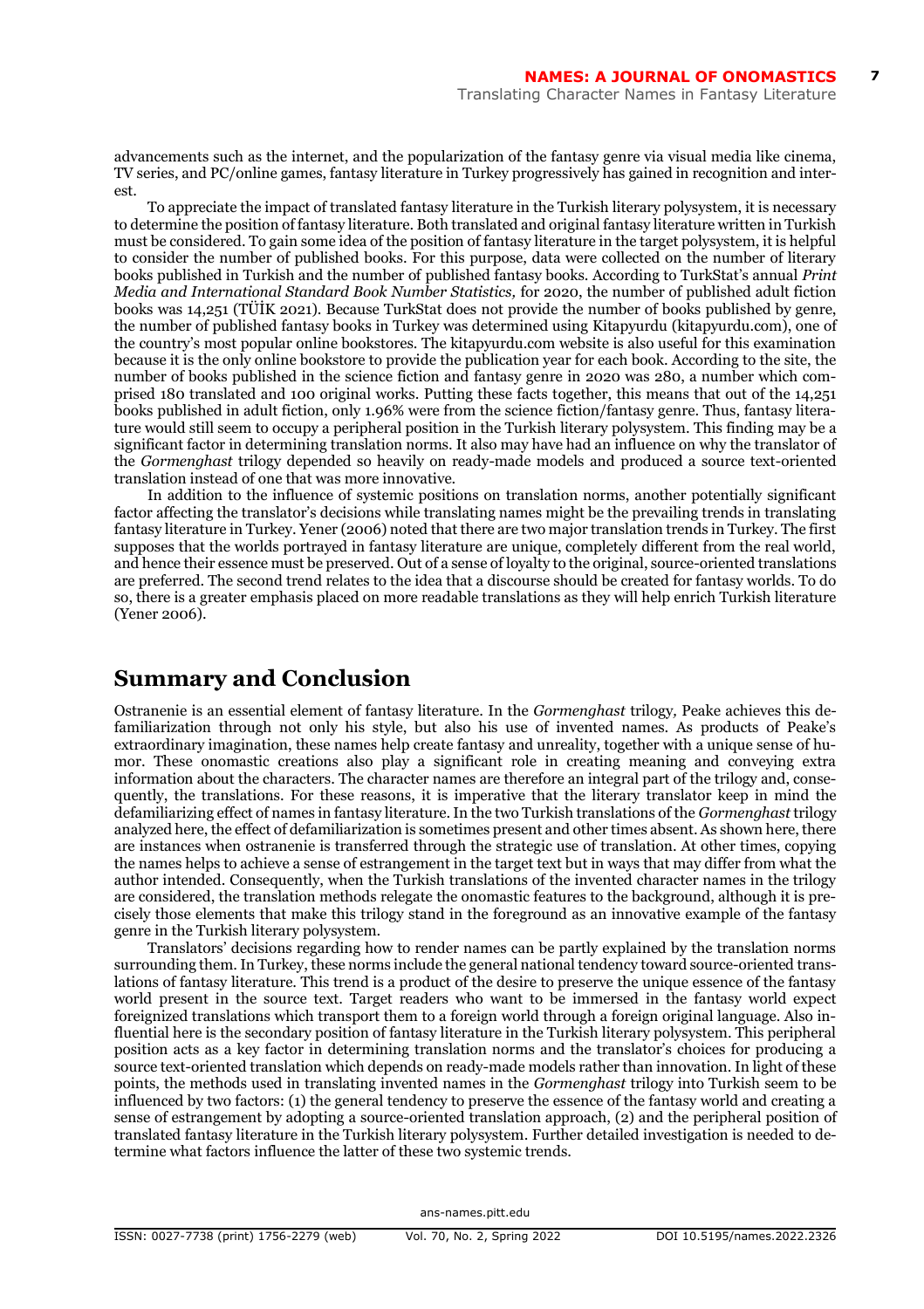#### **Notes**

<sup>1</sup> There are also several other less common alternatives. These include deleting or omitting the proper name in the target text; replacing a proper noun with a common noun; and inserting a proper name in the target text where there is none in the source language (Hermans 2015).

<sup>2</sup> This article is based on the author's unpublished Ph.D. thesis, titled "Re-Creating the Style of Fantasy and the Fantastic: A Polysystem Approach to the Turkish Translation of Mervyn Peake's *The Gormenghast* Trilogy".

<sup>3</sup>The trilogy was translated by Dost Körpe, a Turkish literary translator who is famous for his translations of gothic, fantasy literature, and science fiction. Edgar Allan Poe, Mervyn Peake, H. P. Lovecraft, Frank Herbert, and H. G. Wells are some of the authors Körpe has translated into Turkish. The books were first published by Om Yayınevi between 2001 and 2002. The publishing house ceased operation in 2006. For that reason, 10 years after the books' first publication, the edited translations produced by the same translator were republished by another publishing house, İthaki Yayınları, between 2011 and 2015.

## **Acknowledgements**

I would like to thank Professor I. M. Nick, the Editor-in-Chief of *NAMES*, for her invaluable help and constructive comments. I would also like to thank the reviewers for their thoughtful suggestions and insights.

## **Disclosure Statement**

No potential conflict of interest was reported by the author.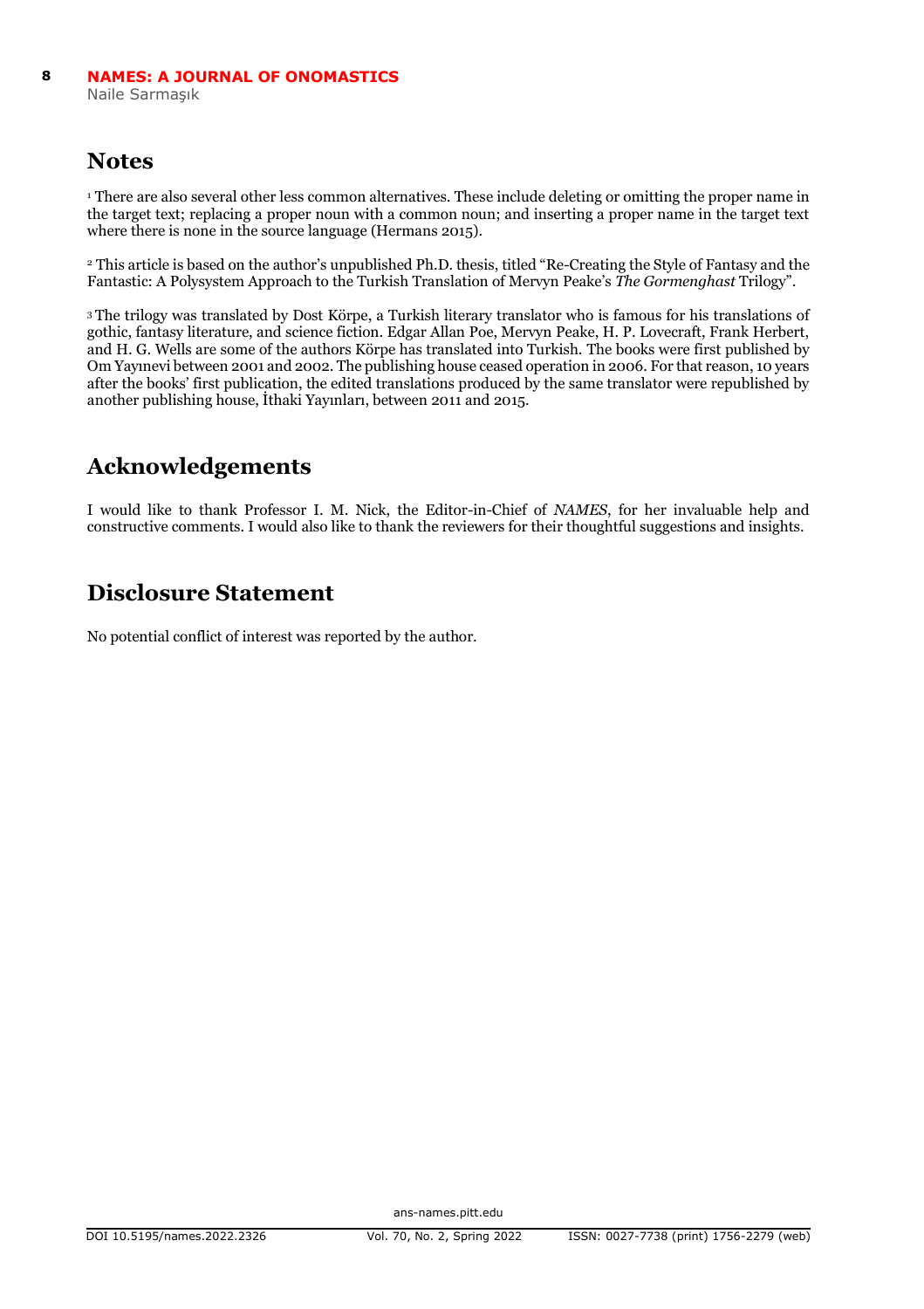#### **Bibliography**

- Adams, Michael. 2017. "The Pragmatics of Estrangement in Fantasy and Science Fiction". *Pragmatics of Fiction*. Edited by Miriam A. Locher and Andreas H. Jucker, 329-363. Berlin: De Gruyter Mouton.
- Algeo, John. 1982. "Magic Names: Onomastics in the Fantasies of Ursula Le Guin". *NAMES: A Journal of Onomastics* 30, no. 2: 59–67.
- Algeo, John. 2001. "A Fancy for the Fantastic: Reflections on Names in Fantasy Literature". *NAMES: A Journal of Onomastics* 49, no. 4: 248–253.
- Even-Zohar, Itamar. 1979. "Polysystem Theory". Poetics Today 1, no. 1: 287–310.
- Even-Zohar, Itamar. 1990. "The Position of Translated Literature within the Literary Polysystem". *Poetics Today* 11, no. 1: 45–51.
- Fowler, Alastair. 2012. *Literary Names: Personal Names in English Literature.* Oxford: Oxford University **Press**
- Hermans, Theo. 2015. "On Translating Proper Names, with Reference to De Witte and Max Havelaar". *Modern Dutch Studies: Essays in Honour of Professor Peter King on the Occasion of His Retirement*. Edited by M. J. Wintle, 11–24. New York: Bloomsbury Academic. Accessed August 12, 2021. [https://www.kitapyurdu.com/kategori/kitap-edebiyat-bilimkurgufantazya/1\\_128\\_145.html](https://www.kitapyurdu.com/kategori/kitap-edebiyat-bilimkurgufantazya/1_128_145.html)
- Kitapyurdu. "Bilimkurgu-Fantazya Kategorisi" [Science Fiction and Fantasy Category]. Accessed August 12, 2021[. https://www.kitapyurdu.com/kategori/kitap-edebiyat-bilimkurgufantazya/1\\_128\\_145.html.](https://www.kitapyurdu.com/kategori/kitap-edebiyat-bilimkurgufantazya/1_128_145.html)
- Kutlay, Sevcan Yılmaz. 2020. "Discoursive Constraints of Fantastic Literature". *Tarih Okulu Dergisi* [Journal of History School], no. 47, 2739–2755.
- Little, Edmund. 1984. *The Fantasts: Studies in J.R.R. Tolkien, Lewis Carroll, Mervyn Peake, Nikolay Gogol and Kenneth Grahame.* Amersham: Avebury.
- Manini, Luca. 1996. "Meaningful Literary Names: Their Forms and Functions, and their Translation". *The Translator* 2, no. 2: 161–178.
- Miéville, China. 2011. Introduction to *The Illustrated Gormenghast Trilogy* by Mervyn Peake, ix-xii. London: Vintage Books.
- Mills, Alice. 2005. *Stuckness in the Fiction of Mervyn Peake.* New York: Rodopi.
- Peake, Mervyn. 1998a. *Titus Groan.* London: Vintage UK.
- Peake, Mervyn. 1998b. *Gormenghast.* London: Vintage UK.
- Peake, Mervyn. 1998c. *Titus Alone.* London: Vintage UK.
- Peake, Mervyn. 2001a. *Titus Groan.* Translated by Dost Körpe. İstanbul: Om Yayınevi.
- Peake, Mervyn. 2001b. *Gormenghast.* Translated by Dost Körpe. İstanbul: Om Yayınevi.
- Peake, Mervyn. 2002. *Titus Tek Başına.* Translated by Dost Körpe. İstanbul: Om Yayınevi.
- Peake, Mervyn. 2011a. *The Illustrated Gormenghast Trilogy.* London: Vintage Books.
- Peake, Mervyn. 2011b. *Titus Groan*. Translated by Dost Körpe. İstanbul: İthaki Yayınları.
- Peake, Mervyn. *Titus Groan.* Translated by Dost Körpe. İstanbul: İthaki Yayınları.
- Peake, Mervyn. 2015a. *Gormenghast.* Translated by Dost Körpe. İstanbul: İthaki Yayınları.
- Peake, Mervyn. 2015b. *Titus Tek Başına*. Translated by Dost Körpe. İstanbul: İthaki Yayınları.
- Rençberler, Alize Can. 2021. "Unveiling the Translation Procedures of Fantastic Items and Names in Children's Literature". *Turkish Studies - Language and Literature* 16*,* no. 1:423–437.
- Robinson, Christopher L. 2013. "What Makes the Names of Middle-earth So Fitting? Elements of Style in the Namecraft of J. R. R. Tolkien". *NAMES: A Journal of Onomastics* 61, no. 2: 65–74.
- Robinson, Christopher L. 2018. "The Namework of Ursula K. Le Guin". *NAMES: A Journal of Onomastics* 66, no. 3: 125–134.
- Roxana, Birsanu. 2020 "Applying Descriptivist Norms to Fantasy Translation". *European Scientific Journal*  16, no. 29: 1–13.
- Sarmaşık, Naile. 2014 "Adın Ne Değeri Var?": Fantastik Çocuk Edebiyatında Uydurma Sözcüklerin Çevirisi" ["What's in a Name?" Translating Neologism in Children's Fantasy Literature"]. *Littera Edebiyat Yazıları* [Littera: Journal for the Study Research of World Literatures], no. 35: 207–219. Ankara: Ürün Yayınları.